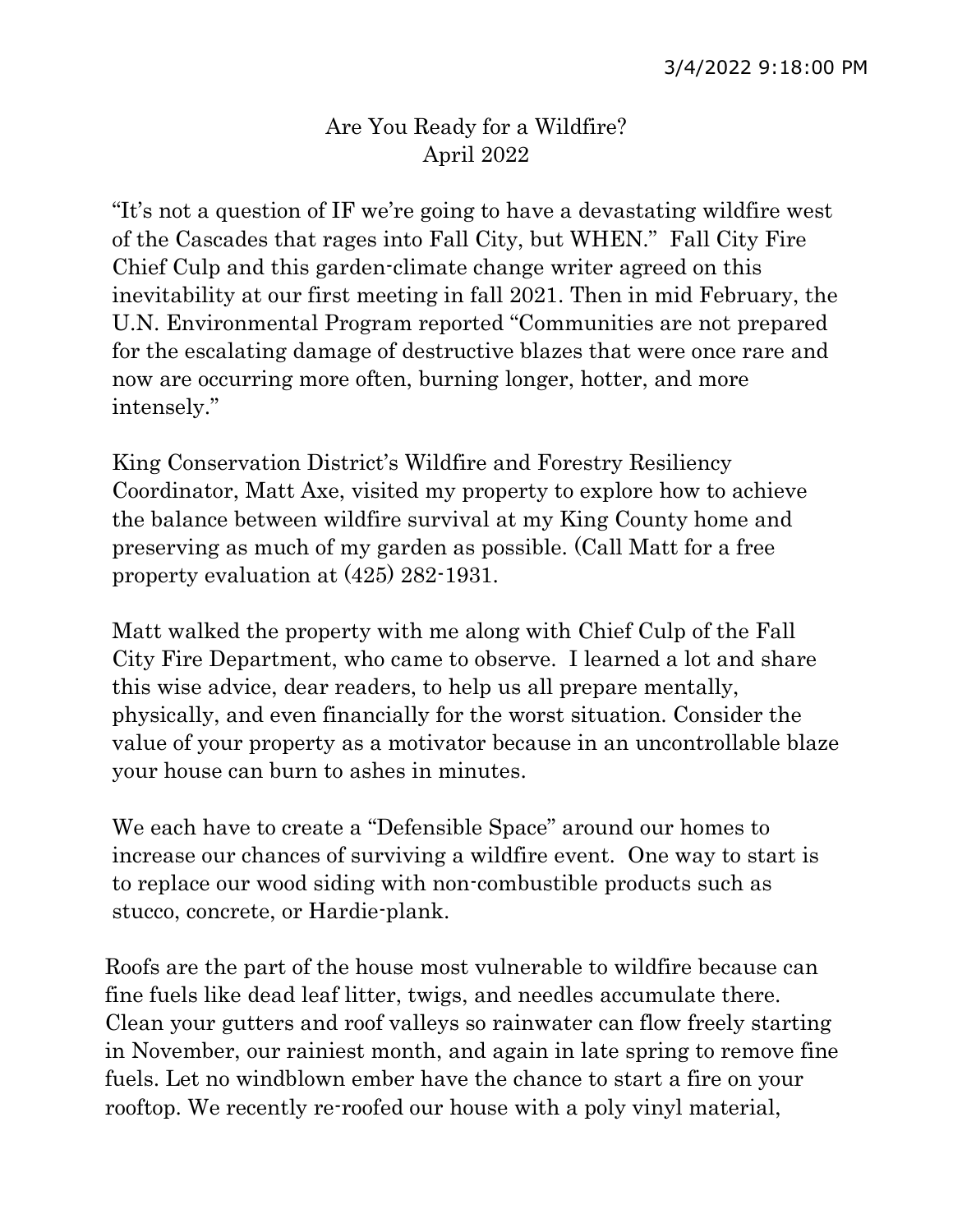which may not be fire retardant; so we've asked our roofer for advice. Most of our outbuildings have metal roofing, which is relatively safe. Matt says roofs with cedar shingles should be replaced with fireresistant Class A asphalt, slate, metal, clay tile, gypsum, or synthetic composite. There is no such thing as fire PROOFING your roof, only making it fire resistant. I realize as I type that fire mitigation may be costly or even prohibitive. Still, we may need to make these hard safety calls.

A less costly way to start is by managing vegetation within 30 feet from our homes and structures. Here, you should focus on your planting removal, thinning, blowing and chipping.

Zone 1 is your immediate first 5' of Defensible Space around your entire house and decks. Fill this space with rocks, stones, gravel paths, cement sidewalks and occasional low, water-filled groundcover. Fall City generally has abundant medium and large round river rock in our soil that looks natural in our environment. I grit my teeth just thinking about clearing out most of my plants in my own Zone 1. If you are lucky enough to have a firebreak or gravel path within that 5' of Zone 1 around your house, the gravel will protect a few lower, fire resistant plants (under 2' tall) within that 5' perimeter.

Next, make your leaf blower your best friend: use it in Zones 1 and Zone 2 (the perimeter between 5' and 30' from the dwelling) to keep all fine fuels blown clear on a scheduled basis. Fire burns through anything dead on the ground: dead trees, downed branches, leaves, dried grass, and log piles too close to the house; so locate wood piles fully 30' away from dwellings. Schedule regular bi-annual pruning up and raking anywhere you can imagine fire burning in Zones 1 and 2. Good Firewise communities may even extend the clean-up of forest debris beyond their own property lines if neighbors agree and share in the work.

Firewise programs often have and rent chippers to reduce woody debris into manageable biomass. Damp wood chips burn slowly, if at all; and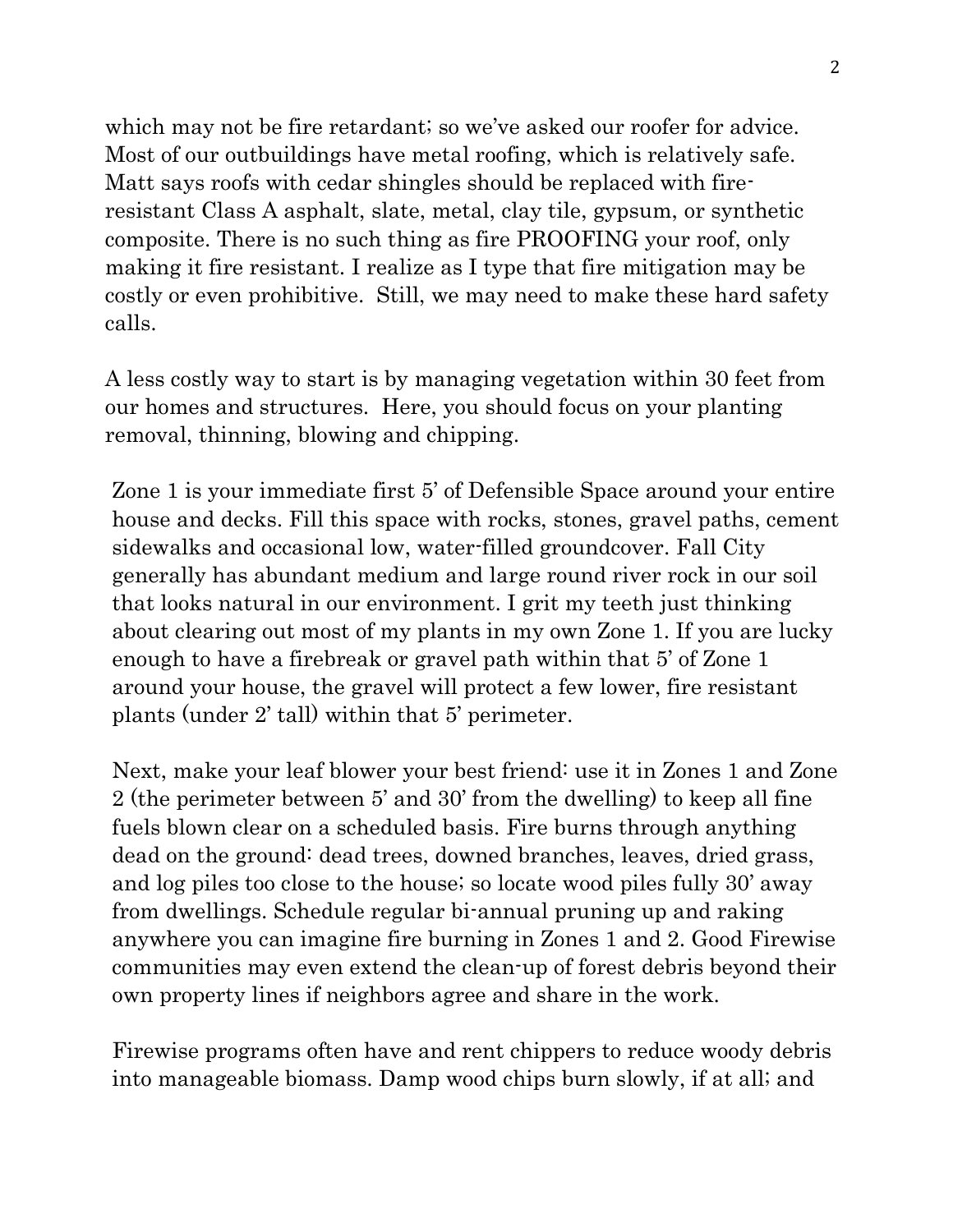wood chips break down into carbon when spread around the base of trees. Keep them moist during hot weather.

More about the Zone 2 Defensible Space extending 30' around your house: Any gravel or paved paths or driveway you have within Zones 1 and 2 serve as effective firebreaks. Zone 2 Defensible Space should be "lean, clean, and green." Small trees planted with 18' distance from crown to crown should be pruned 8-10' above the ground. Plant acceptable\* groupings of low, fire resistant plants away from these trees. Turfgrass, some species of ornamental grasses, evergreens, and deciduous shrubs are all good choices. Pathways, rock walls, and hardscape features also provide firebreaks if a fire does break out. Dry streambeds and streams for water features are also beautiful and can provide nonflammable surfaces.

\*Librarians from the U.W.'s Center for Urban Horticulture Elisabeth Miller Library agreed to send horticultural fire resistant plant lists of groundcover, succulents, shrubs and trees which will be posted. Look on www.fallcity.org or at www.kingcd.org for fire resilient plant lists. Native Americans used to burn forests regularly to rid forests of fire debris. Since native plants have accommodated to periodic wildfires and preventive burns, they have evolved as thinly branched, nonresinous, deciduous trees, making them a good choice. Also look for a list of nearby native plant nurseries posted at www.fallcity.org.

If you are fortunate enough to have an in-ground irrigation system, it is most effective to use at night. Keep in mind you want moist  $\cdot$  not soaking  $-$  soil and root systems for your grass, plants, and trees.

Within Zone 2's 30' defensible space, limb up the fire-tolerant, deciduous trees to 8'-10' with no greenery under their branches that could serve as burning "ladders" to the raised limbs and tree canopy. Fire ladders like vines will serve as quick upward paths for flames to ignite lower branches, and any plants 3' or higher, woody debris, low hanging branches, leaning dead trees, or wooden fences near the base of the tree should be removed.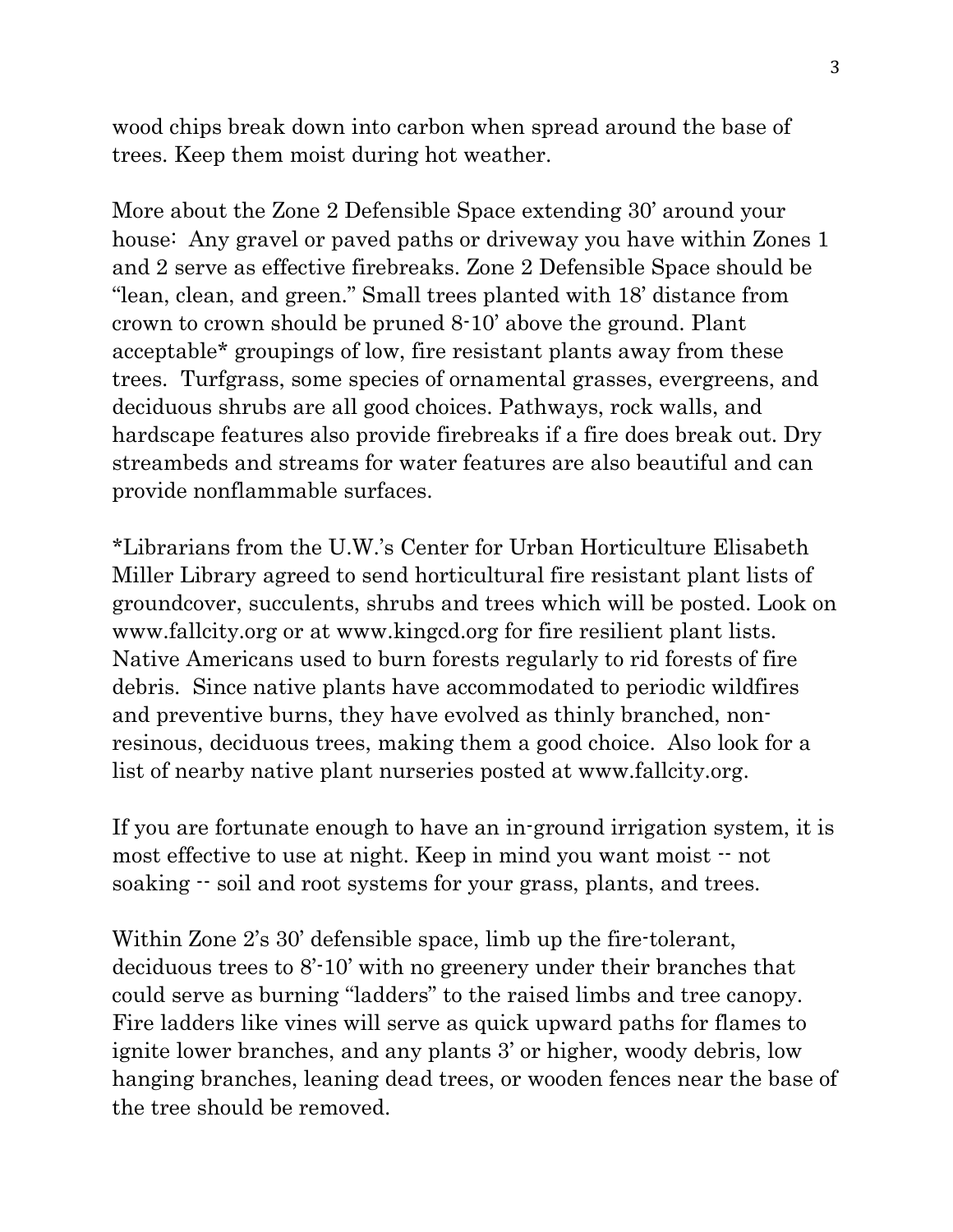Bear in mind that one size does not fit all when it comes to managing trees. For example, Matt inspected our huge, signature double-trunked cedar tree, which I dreaded removing. Matt pointed out that its location 30-feet from the house and between a gravel path and road, and flanked by a sand horse-arena would protect it from fire. Matt told me to limb it up 10' and to maintain foliage at that height.

Zone 3 is the 30 to 100 feet from the house and requires annual maintenance. Between-tree-spacing should be even more generous. You can add space between shrubs with acceptable pruning practices along with removal of loose grasses, weeds, and leaves from beds to reduce fire fuel. Tree canopies should be kept 15' apart ideally, but if winds are high, embers can ride hundreds of yards ahead, and all bets are off.

Properties that don't have the full 30-to-100 foot perimeter should look to the neighboring properties to determine what the planting plan looks like there. Neighborhood awareness is important so that everyone can get on the same management plan. Many Firewise communities develop group efforts to encourage Firewise plantings and even award prizes for inspirational efforts.

On a recent ski trip in Bend, OR, along the road to Mt. Bachelor ski area, I saw a well-spaced forest on bare ground, with fire debris deliberately removed. I could have spotted a deer or dog 200 feet away through those woods. Lazy smoke rose slowly from deliberately set debris piles still burning next to a few trees. People are taking action.

I'm a horse owner with a truck and trailer rig parked facing uphill; so Matt suggested that I turn my trailer around to point downhill to speed loading and driving off property. My horse acreage has a 1.3 acre pasture and small sand arena that can serve as fire break areas where animals could be moved safely.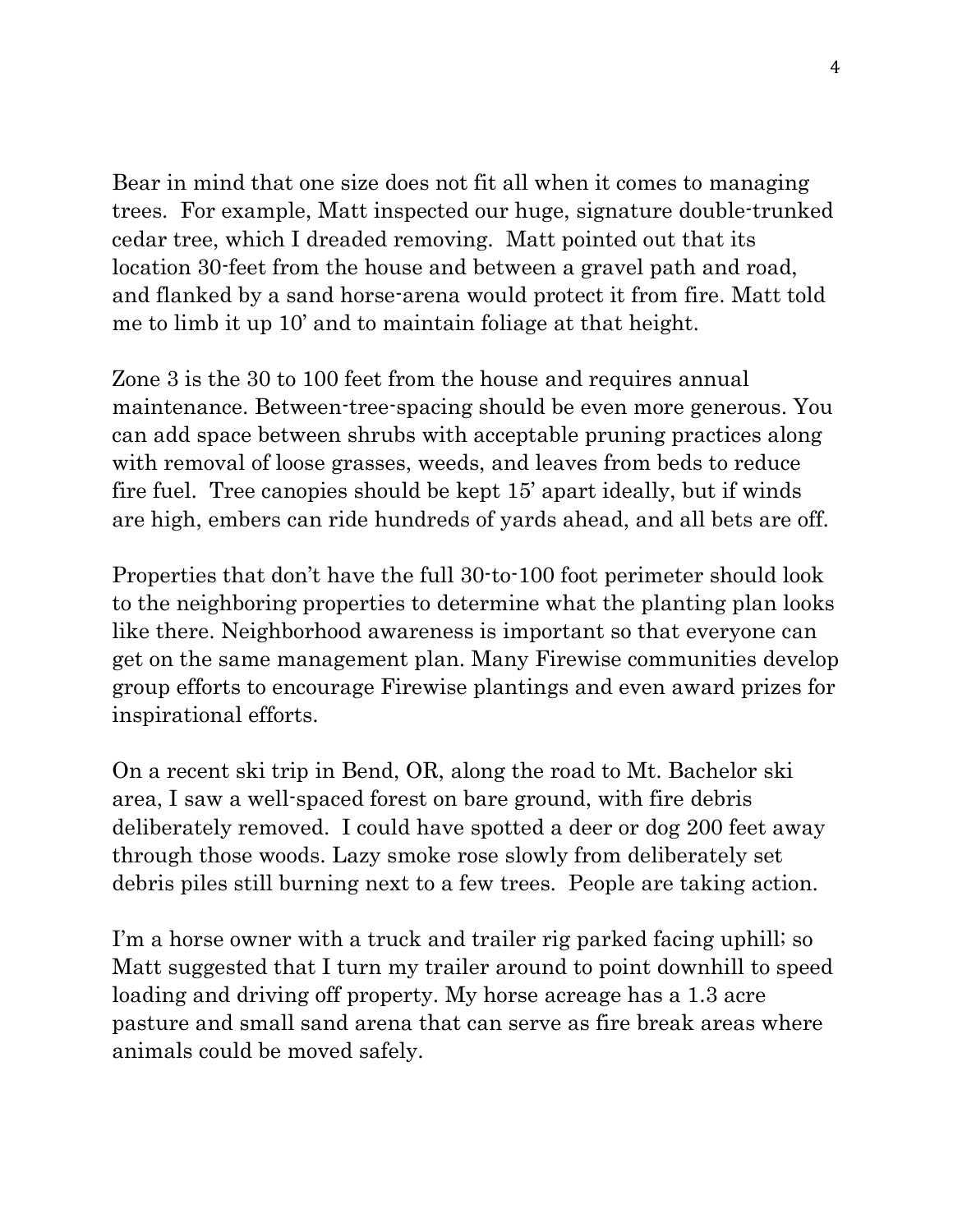If you live on hilly property, remember fire travels upward, and property generally burns up from any fire started by a car spark or cigarette butt at the bottom. That's all it would take to ignite dry, woody debris. Require at least limbing-up and/or removal of trees too close (10-15') to buildings as well as leaning, dead trees uphill of major roads that are typically at the foot of the hill. Forest floor debris such as accumulated leaves, twigs, branches, bushes over 3' tall will need to be cut, blown out, and removed.

Farms can have multiple structures from small woodsheds, to barns, to the main residence. The main residence is the only building Firewise aims to protect. The other structures are generally deemed sacrificial buildings unless the same planting practices of non-burnable gravel paddocks, paths, driveways and low grass pastures are present.

Firewise plants have these characteristics:

1. They have a low volume of total vegetation.

2. They have low sap or resin content. These conifers are resinous: juniper, pine, cedar, spruce, and arborvitae.

3. The moisture content of leaves is the single most important factor, followed by open branching habits, fewer total branches and no tendency to collect and hold dead material. Deciduous tree leaves have higher moisture content and their basic chemistry is less flammable.

For starters\* here is a list of fire resistant plants: yarrow, coreopsis, lavender, yucca, monkey flower, daylily, Western redbud, sea thrift, Stonecrop, California lilac, manzanita, red hot poker, bugleherb or ajuga, sage, agave or aloe and bergenia, geranium, coral bells, penstemon, Rosemary, stone or ice plants California fusciq, lamb's ears, lily of the Nile, river birch or betula nigra.